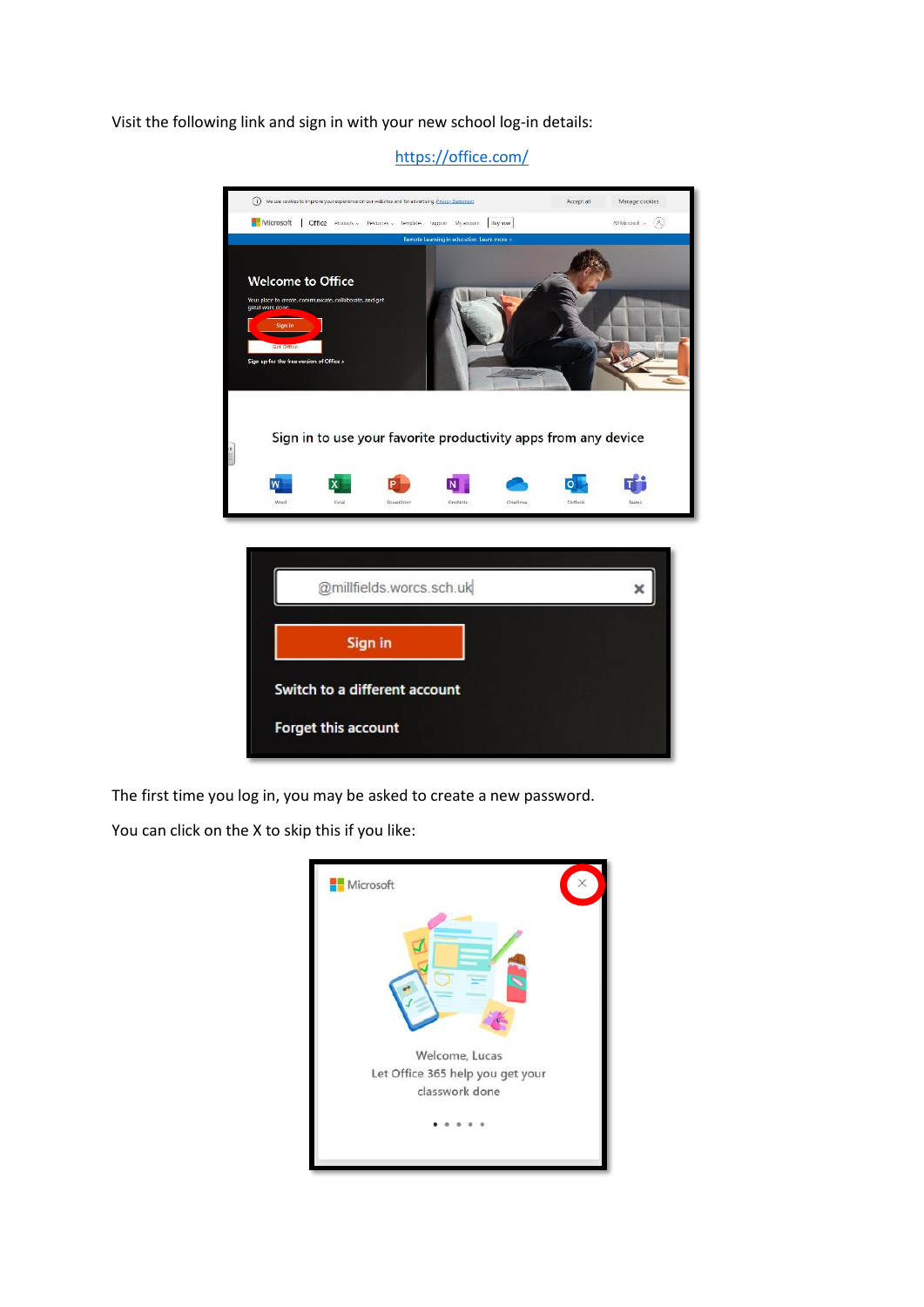

From here, you can access a range of Office apps, including Microsoft Teams:

You will be given the option of downloading Teams, or using the Web App. This is up to you! If you are likely to continue working from this device, downloading will make it easier.



**Joining your lessons**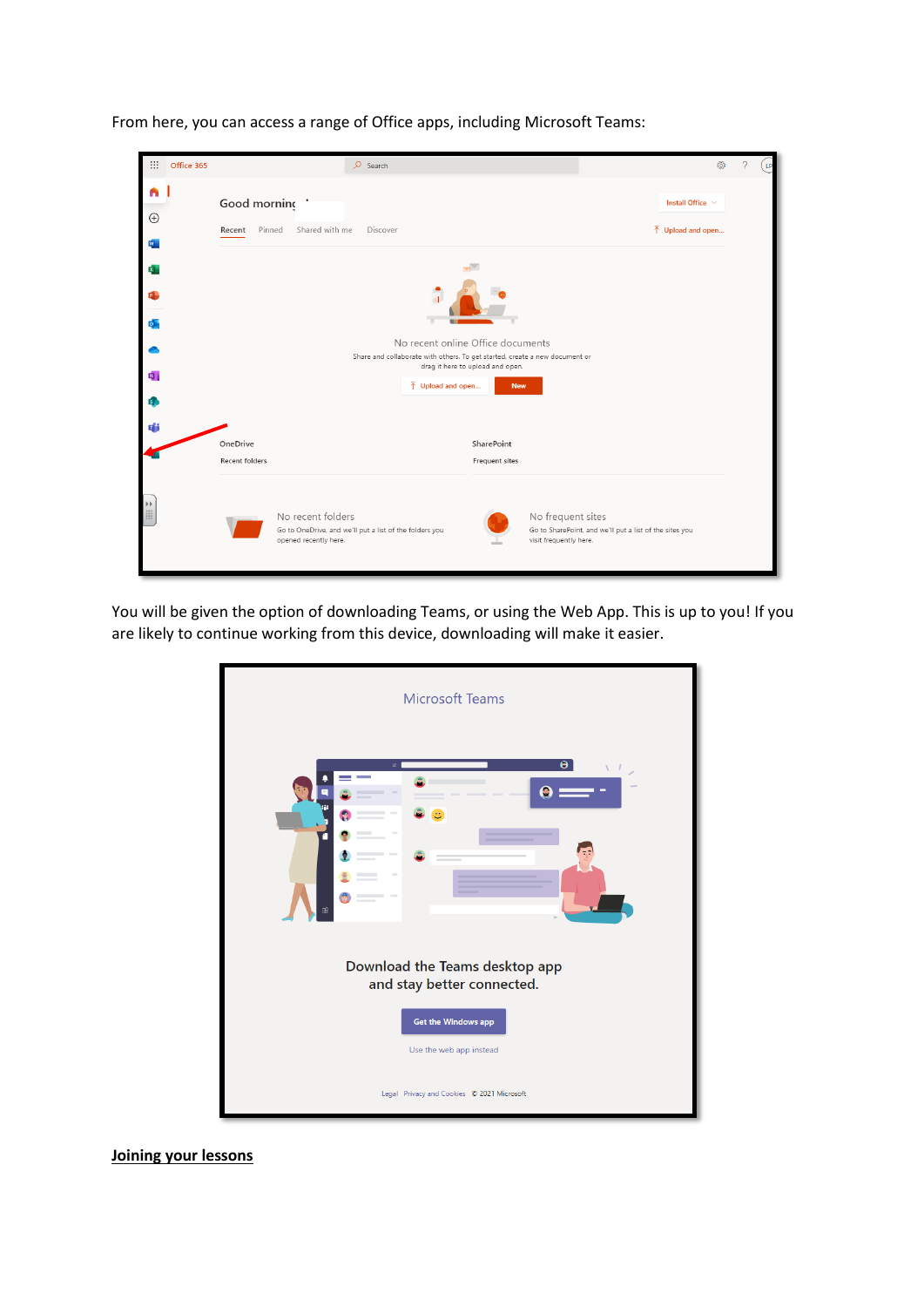Find and select your Class Team:

| $\mathop{\mathbb{H}}$<br>٠                                                                                                                                                                                                                                                                                                         | <b>Microsoft Teams</b> | Q. Search | $\mathbf{L}$                                             |
|------------------------------------------------------------------------------------------------------------------------------------------------------------------------------------------------------------------------------------------------------------------------------------------------------------------------------------|------------------------|-----------|----------------------------------------------------------|
| I<br>$\frac{1}{\lambda_{\text{min}}}$                                                                                                                                                                                                                                                                                              | <b>Teams</b>           |           | 85° Join or create team<br>O.                            |
|                                                                                                                                                                                                                                                                                                                                    | Your teams             |           |                                                          |
|                                                                                                                                                                                                                                                                                                                                    | $\sim$                 |           |                                                          |
|                                                                                                                                                                                                                                                                                                                                    | <b>BC</b>              |           |                                                          |
| $\frac{1}{\text{coker}}$                                                                                                                                                                                                                                                                                                           | Beech Class - Year 2   |           |                                                          |
| I<br>$\sum_{i=1}^n$                                                                                                                                                                                                                                                                                                                |                        |           |                                                          |
| $\frac{1}{2}$                                                                                                                                                                                                                                                                                                                      |                        |           |                                                          |
| $\cdots$                                                                                                                                                                                                                                                                                                                           |                        |           |                                                          |
| $\begin{bmatrix} 1 & 0 & 0 \\ 0 & 0 & 0 \\ 0 & 0 & 0 \\ 0 & 0 & 0 \\ 0 & 0 & 0 \\ 0 & 0 & 0 \\ 0 & 0 & 0 \\ 0 & 0 & 0 \\ 0 & 0 & 0 \\ 0 & 0 & 0 \\ 0 & 0 & 0 \\ 0 & 0 & 0 \\ 0 & 0 & 0 \\ 0 & 0 & 0 \\ 0 & 0 & 0 & 0 \\ 0 & 0 & 0 & 0 \\ 0 & 0 & 0 & 0 \\ 0 & 0 & 0 & 0 \\ 0 & 0 & 0 & 0 & 0 \\ 0 & 0 & 0 & 0 & 0 \\ 0 & 0 & 0 & $ |                        |           |                                                          |
|                                                                                                                                                                                                                                                                                                                                    |                        |           |                                                          |
| $\frac{\hat{H}^2}{\hat{A}_{\rm{BS}}}$                                                                                                                                                                                                                                                                                              |                        |           | Stay in the know. Turn on<br>desktop notifications.<br>т |
| $\bigodot_{{\sf Indp}}$                                                                                                                                                                                                                                                                                                            |                        |           | Turn on<br>Dismiss                                       |

You will be taken to your Class page. Here you will see all of the scheduled lessons from your class teacher.

Check the times carefully: Your teacher will be starting the meeting at that time.

Once the lesson starts, you will be given the option to Join. For example, at 9:35am, the Maths lesson will begin and will offer a 'Join' button.

| 排                      | <b>Microsoft Teams</b>          | Q Search                    |                                                                   |                | $P_{\rm C}$      |
|------------------------|---------------------------------|-----------------------------|-------------------------------------------------------------------|----------------|------------------|
| ٠<br>Activity          | $\langle$ All teams             | <b>BC</b>                   | General Posts Files Class Notebook Assignments 1 more ~           | Team CI Meet v | $\odot$ $\cdots$ |
| $\blacksquare$<br>Chat | <b>BC</b>                       |                             | $\leftarrow$ Reply                                                |                |                  |
| ä,<br><b>Teams</b>     | <b>Beech Class - Year 2</b><br> | <b>MP</b><br>$\sim$         | Matthew Parker Yesterday 3:11 PM<br>Scheduled a meeting           |                |                  |
| ₿<br>usignments        | General                         |                             | <b>Maths</b><br>m<br>Occurs every work day (Mon-Fri) @9:35 AM     | $\cdots$       |                  |
| ▩<br>Calendar          |                                 |                             | Reply</th <th></th> <th></th>                                     |                |                  |
| L                      |                                 | MP<br>$\bullet$             | Matthew Parker Yesterday 3:19 PM<br>Scheduled a meeting           |                |                  |
| <b>Calls</b><br>4      |                                 |                             | <b>Phonics</b><br>ar.<br>Occurs every work day (Mon-Fri) @9:10 AM | $\cdots$       |                  |
| Files.                 |                                 |                             | $\leftarrow$ Reply                                                |                |                  |
| $\cdots$               |                                 | œ<br><b>MP</b><br>$\bullet$ | Matthew Parker Yesterday 3:21 PM<br>Scheduled a meeting           |                |                  |
|                        |                                 |                             | English<br>m<br>Occurs every work day (Mon-Fri) @10:55 AM         | $\cdots$       |                  |
|                        |                                 |                             | $\leftarrow$ Reply                                                |                |                  |
|                        |                                 | Φ                           | Meeting in "General" ended:                                       |                |                  |
|                        |                                 |                             | $\leftarrow$ Reply                                                |                |                  |
| <b>Am</b>              |                                 | ⊕                           | Meeting in "General" ended:                                       |                |                  |
|                        |                                 |                             | $\leftrightarrow$ Reply                                           |                |                  |
| 田<br>Apps              |                                 |                             |                                                                   |                |                  |
| ⊙                      |                                 |                             | A New conversation                                                |                |                  |